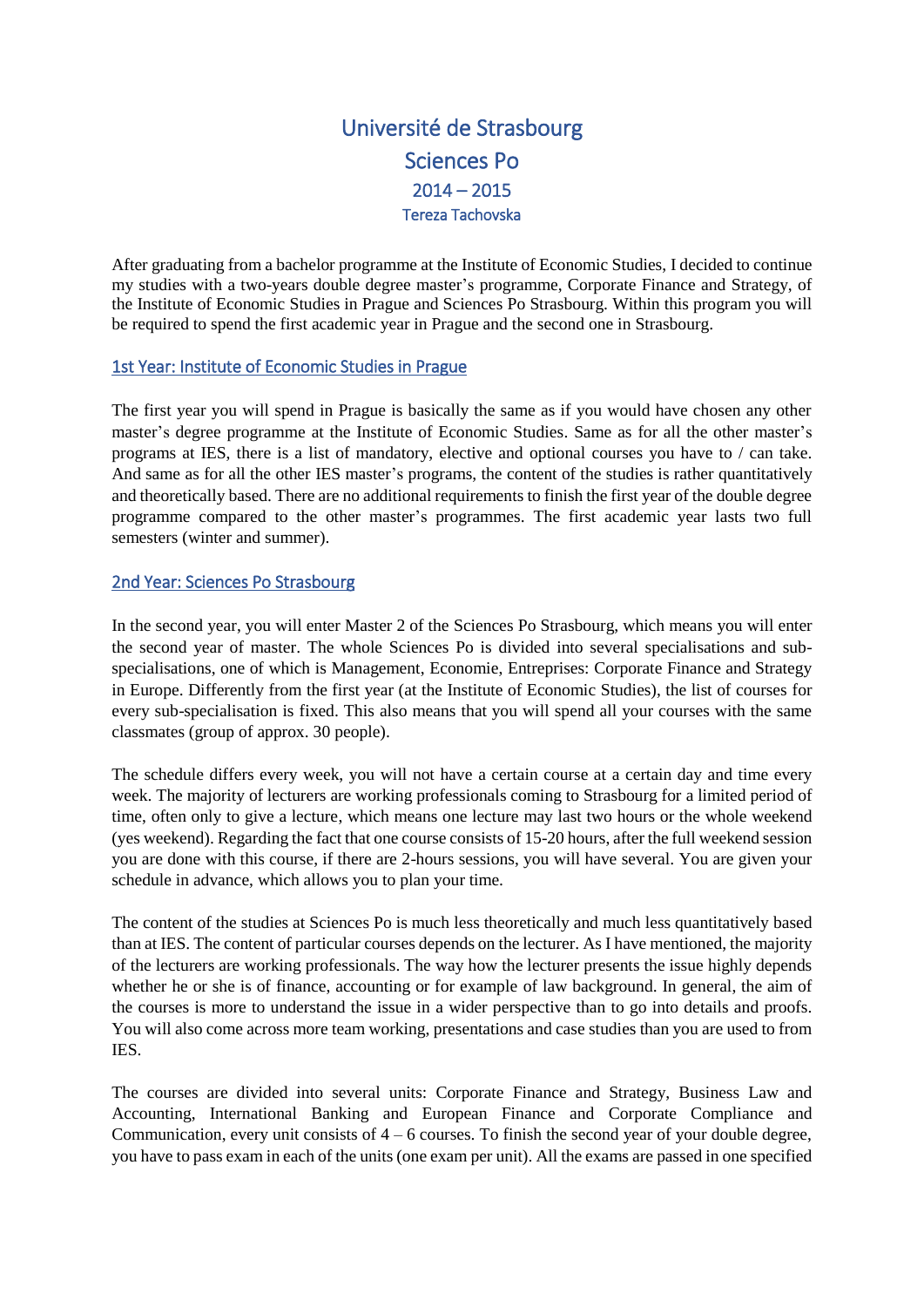week in March. In addition to those four units, there is one more: Case Studies. There is no exam for this unit, you have to successfully solve the case studies given to your team during the academic year.

Students attending the regular master's programme at Sciences Po are required to do a 3-months internship after those exams. This is not obligatory for you (you are obliged to pass the final exams and write the thesis instead, mentioned below).

### Finishing the Programme

To successfully finish the program, you are obliged to submit and defend your master thesis and pass the final exams at the Institute of Economic Studies. The requirements for the master thesis and the final exams are the same as for the full two-year master's program at IES.

### Application

The application process is open until the end of April. However, if you want to apply for a scholarship, it is much better to start the process earlier. The application process is quite simple, the required documents are following: completed application form (you can find it on the website), copies of all the relevant diplomas, academic CV, letter of motivation, proof of your competence in English (at least C1 level) and proof of your mathematical ability (GRE, GMAT). Other documents, you can also include to your application are: letters of recommendation and writing sample (some academic text written by yourself).

I received the letter of admission within one month after the application deadline.

#### Tuition Fees

The tuition fees (including administration fee of approx. 500 EUR) are 6,500 EUR. As I have mentioned, there are several possibilities for a scholarship. I was forgiven the tuition fee directly by the Faculty of Social Science in Prague, which means I only paid the administration fee.

#### Strasbourg

Strasbourg is a mid-size city with a beautiful historical city centre and parks. The campus of Université de Strasbourg is huge, especially regarding the size of the city. If I remember correctly, it is the second largest campus in France. The city is always full of students and there is always something to do. Another highlight of the city is for sure Christmas time. During the Christmas time, the city becomes even more beautiful, the Christmas markets are literally everywhere in the city centre, make sure you will not miss them. Strasbourg is considered (at least by the locals) "Capitale de Noël".

The easiest way how to get around is to get a bike. Depending on where you live. tram or walking is also possible.

Regarding the accommodation, the dormitories are usually more reserved for exchange students (Erasmus or other programmes from outside Europe). However, from my own experience, it is quite easy to find a nice room in a shared apartment. The price per room should not exceed 500 EUR / month. I was paying 450 EUR / month for a really nice room in an apartment located 5 minutes walking from the main square.